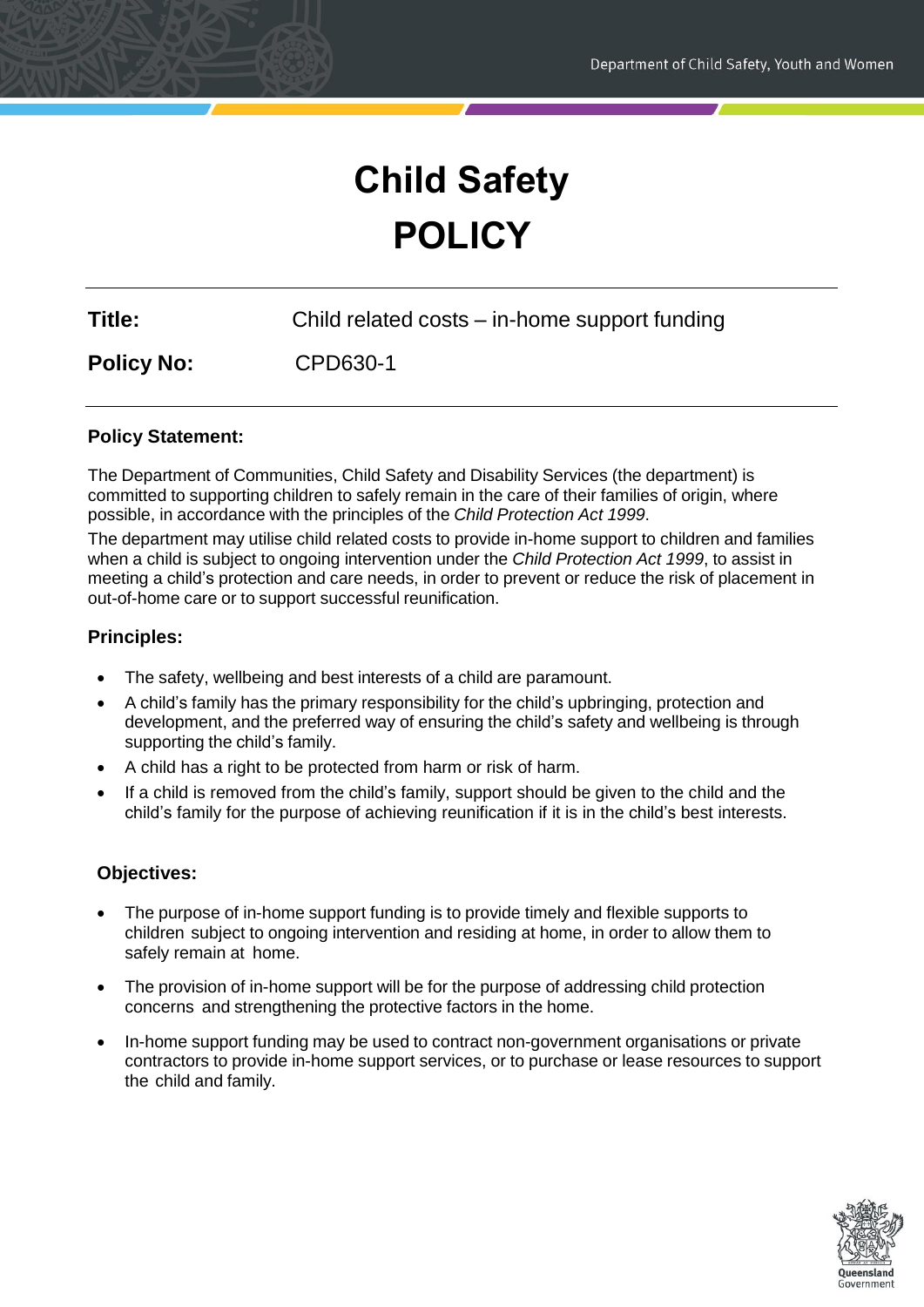### **Scope:**

In-home support funding may be utilised for families subject to ongoing intervention under the *Child Protection Act 1999*, where the child is residing at home in the care of the parents, and where the support is required to prevent or reduce the risk of more intrusive child protection intervention being required (such as placement of the child in out-of-home care). In-home support funding may be provided where the child is subject to:

- a support service case, for a child aged 0 to 17 years
- intervention with parental agreement
- a supervision order
- a child protection order, where the child has been placed with parents (under the *Child Protection Act 1999*, section 82(2)), as part of a reunification process.

In-home support funding is only to be used when all other options for providing the required support through government or grant funded non-government services have been exhausted, or are unlikely to assist the family in meeting the child's protection and care needs. These options include:

- the use of Family Intervention Services
- the provision of support through applicable child related costs account codes against the general cost centre, at the discretion of the CSSC Manager (for example, the CSSC may support the family of a child subject to intervention with parental agreement by covering the cost of having dangerous or hazardous materials removed from the home, which would otherwise impact on the child's safety and wellbeing).

## **Roles and Responsibilities:**

Roles and responsibilities in relation to in-home support funding are outlined in the associated procedure.

General procedures for providing support to families subject to ongoing intervention under the *Child Protection Act 1999* are contained in the *Child Safety Practice Manual*.

## **Authority:**

*Child Protection Act 1999*

*Financial Accountability Act 2009*

*Child Protection Regulation 2011*

*Disability Services Act 2006*

*Commission for Children and Young People and Child Guardian Act 2000*

## **Delegations:**

Delegations for approval of child related costs – in-home support funding are outlined in the associated procedure.

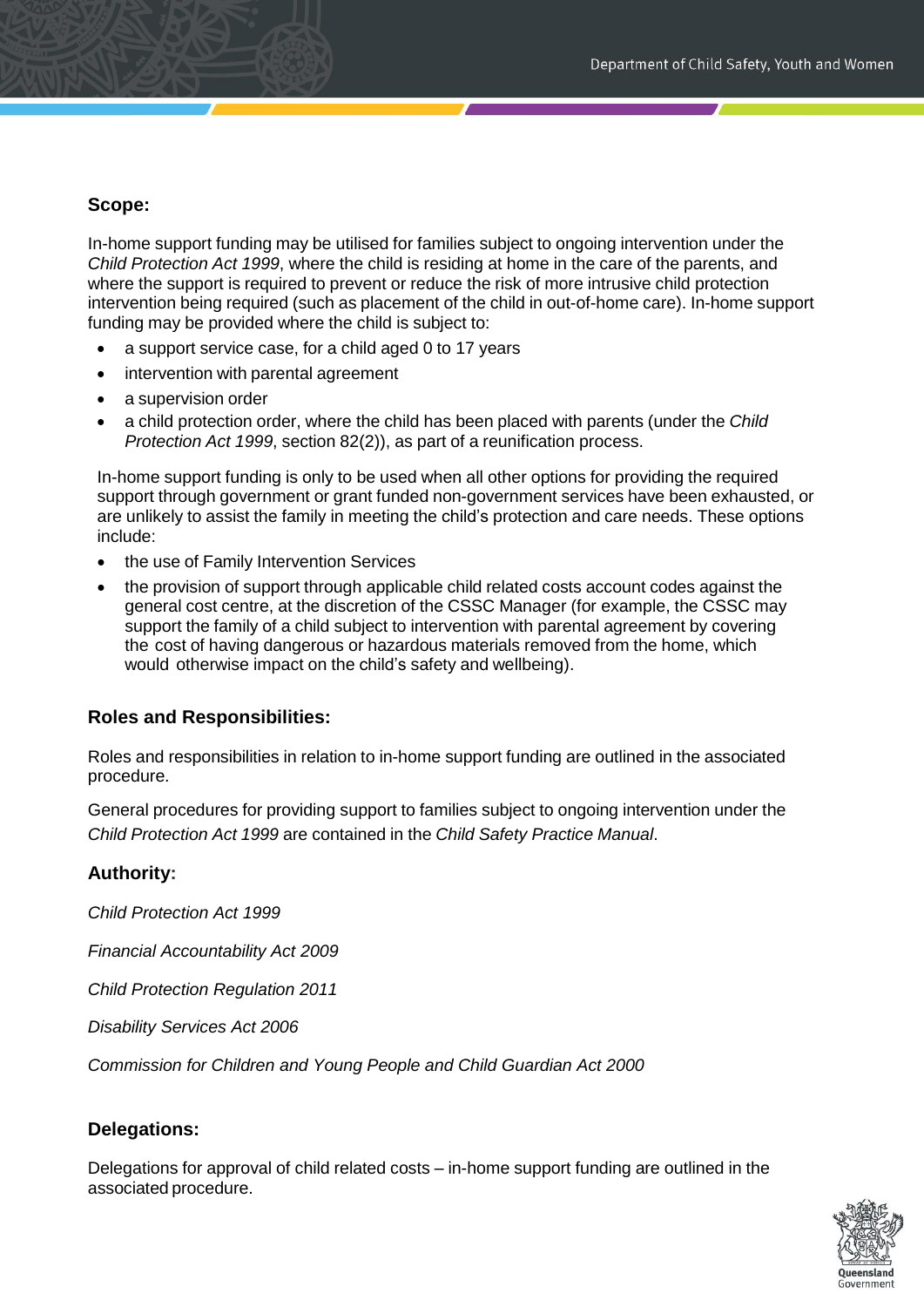| <b>Records File No.:</b>                                            | CHS/20150                                                                    |
|---------------------------------------------------------------------|------------------------------------------------------------------------------|
| Date of approval:                                                   | 03 January 2013                                                              |
| Date of operation:                                                  | 07 January 2013                                                              |
| Date to be reviewed:                                                | 07 January 2016                                                              |
| Office:                                                             | Department of Communities, Child Safety and Disability Services              |
| <b>Help Contact:</b>                                                | <b>Child Protection Development</b>                                          |
| Links:                                                              |                                                                              |
| Legislation                                                         |                                                                              |
| <b>Child Protection Act 1999</b>                                    |                                                                              |
| <b>Family Services Act 1987</b>                                     |                                                                              |
| Financial Accountability Act 2009                                   |                                                                              |
| Policy and procedure                                                |                                                                              |
| Case planning (263)                                                 |                                                                              |
| Child related costs - carer support (597)                           |                                                                              |
| Child related costs – client support and family contact (598)       |                                                                              |
| Child related costs – education (599)                               |                                                                              |
| Child related costs – in-home support (630 and procedure)           |                                                                              |
| Child related costs - medical (596)                                 |                                                                              |
| Child related costs - outfitting (600)                              |                                                                              |
| Child related costs – placement funding (628 and procedure)         |                                                                              |
| Child related costs – placement support funding (629 and procedure) |                                                                              |
| Child related costs - travel (595)                                  |                                                                              |
| Complex Support Needs Allowance (612)                               |                                                                              |
|                                                                     | Expenses – fortnightly caring allowance and interstate foster payments (365) |